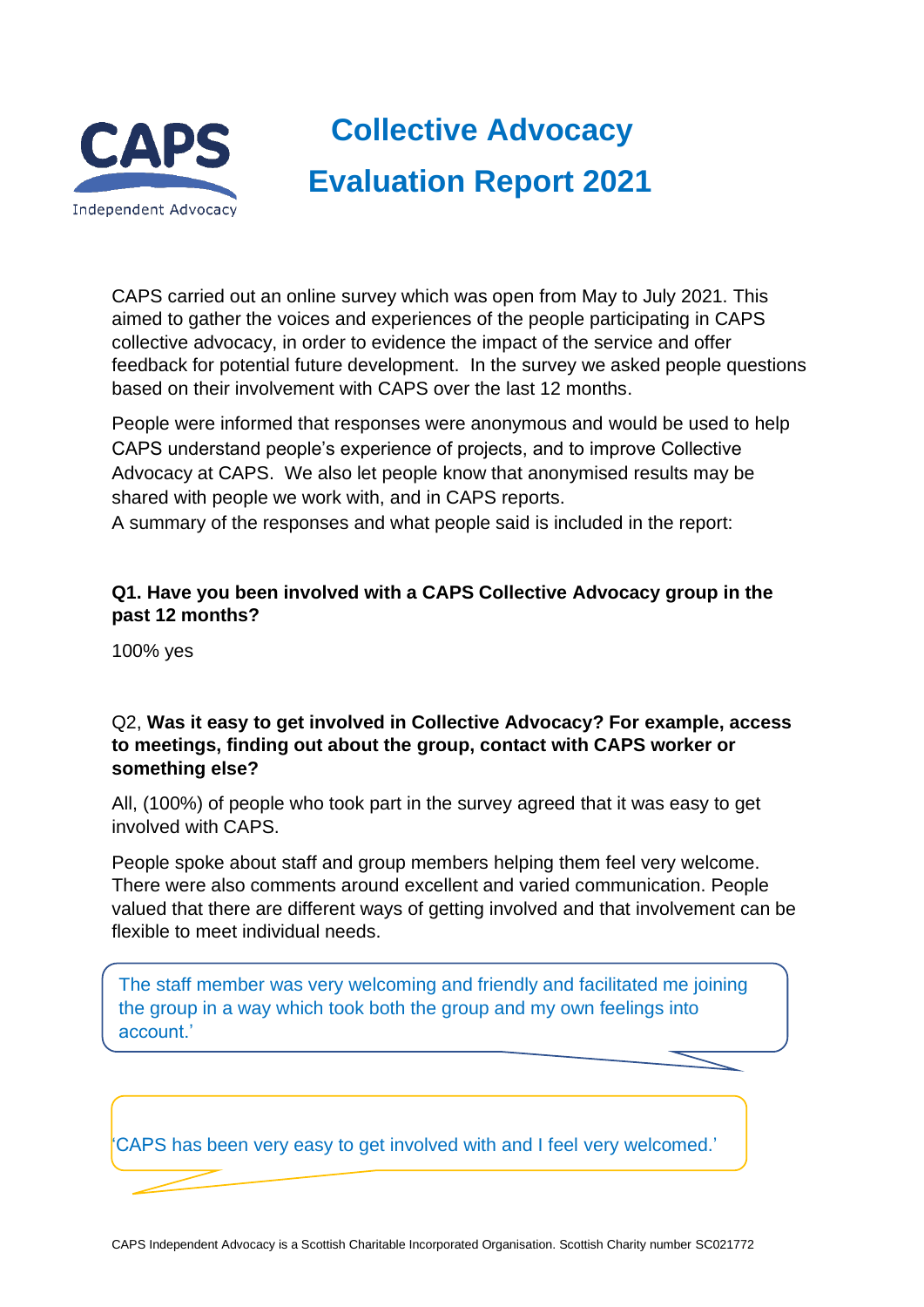'There is also a good email circulation, I am well updated about events/opportunities/meetings.'

'Meetings took place using zoom and were well organised and facilitated. Communications with CAPS workers by email, telephone and zoom all good.'

' I had direct access to the coordinator via e-mail and they always replied in a polite and timely manner. Access to meetings were via Zoom meaning I had instant access to the meetings from the comfort of my own home which was great.'

'Most of my information about the group I was involved with came directly from the Group Lead and Coordinator. Information on the website was a little confusing at the time but again this was cleared up by members whom I had direct contact with, and everyone was keen to help.'

We have been using zoom x mostly it works'

'Everybody was so welcoming'

'I'm lucky that I most often have a reliable internet connection. Email has been an excellent way of learning about meetings and keeping in touch.'

## Q3. **Did you have an opportunity to learn about and discuss the aims of the group?**

Nearly 98% of those who responded felt that there was opportunity to learn about and discuss the aims of the group, but others were less certain. People talked about the opportunities to thoroughly discuss matters affecting the group and to explore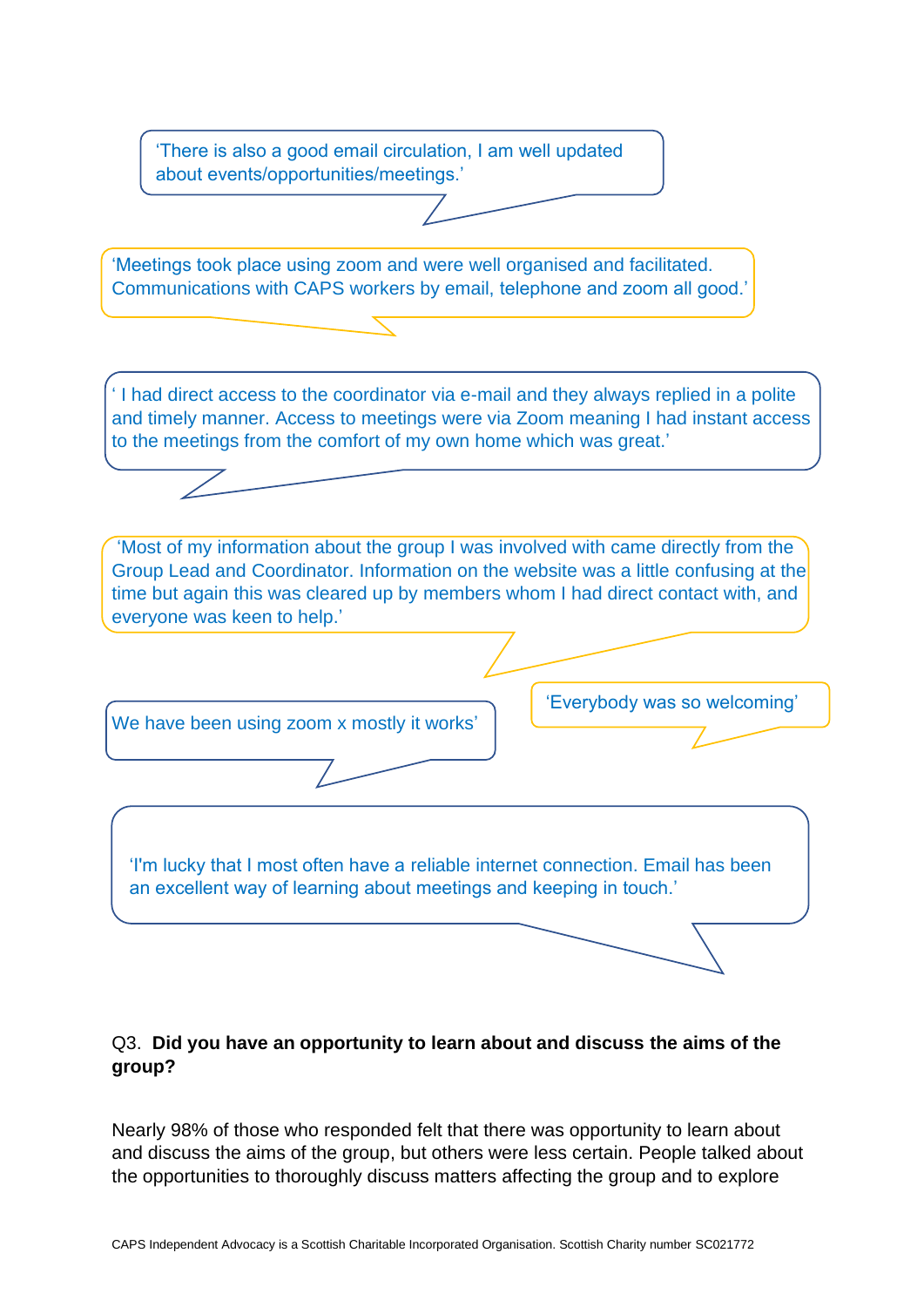ideas and that everyone has an opportunity to have their say/input. They felt that workers explain the aims of the group very clearly to new participants and that there are opportunities to revisit the aims of the group on a regular basis.

We have discussed our Group Agreement to the satisfaction of everyone in the group. We have been lucky to have our own input on the aims and ambitions of the h group

'We are always invited to help make decisions for the aims of the group and there is always scope for flexibility and CAPS are very open to new ideas.'

The worker explains the aims and activities of the group very clearly.

'The worker was very good at explaining what the psychosis group did.'

'We revisited the group agreement recently which was useful for this.'



### Q4. **Were there different ways to make your views known as part of the group?**

Everyone (100%) who took part in the survey agreed that there were different ways to make their views known - Zoom meetings, email, surveys, meetings and groups. Speaking to universities, to professionals and to members of the public through workshops and storytelling were also highlighted

'We can contribute within the group meetings or via email or through a worker.'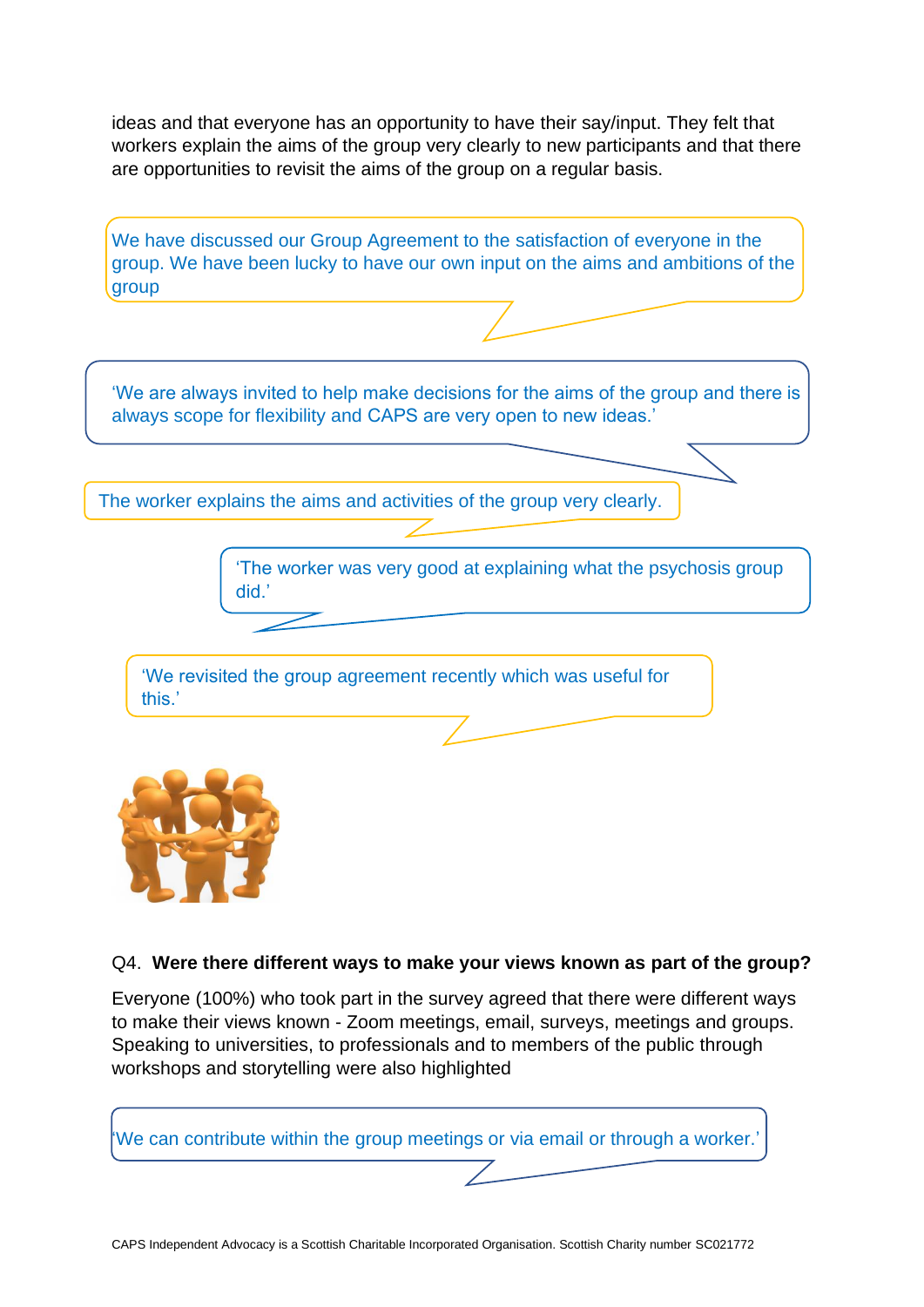'we discussed x came to a consensus x produced the workshops

'I could make my views known either during meetings or via e-mail and during confidential evaluation surveys like this one.

In addition to email I have found the chat function of zoom meetings an excellent way to communicate my views.'

'Regular zoom meetings with the group were good, and although I wasn't able to take part due to other circumstances there were also initiatives to interact with other groups, such as universities, and more general public engagements, such as storytelling.'



'We were from the LEARN group and produced workshops'

### Q5. **Did the group discuss options for the work that they were doing?**

Again 100% of people who took part in the survey felt the group discussed options for the work they do.

'I think the MMTAL group has had some challenges due to a worker leaving and two workers taking over but discussion was open and options were discussed for how work was completed.'

'Yes we did We produced workshops Just completed 2 more workshops last week."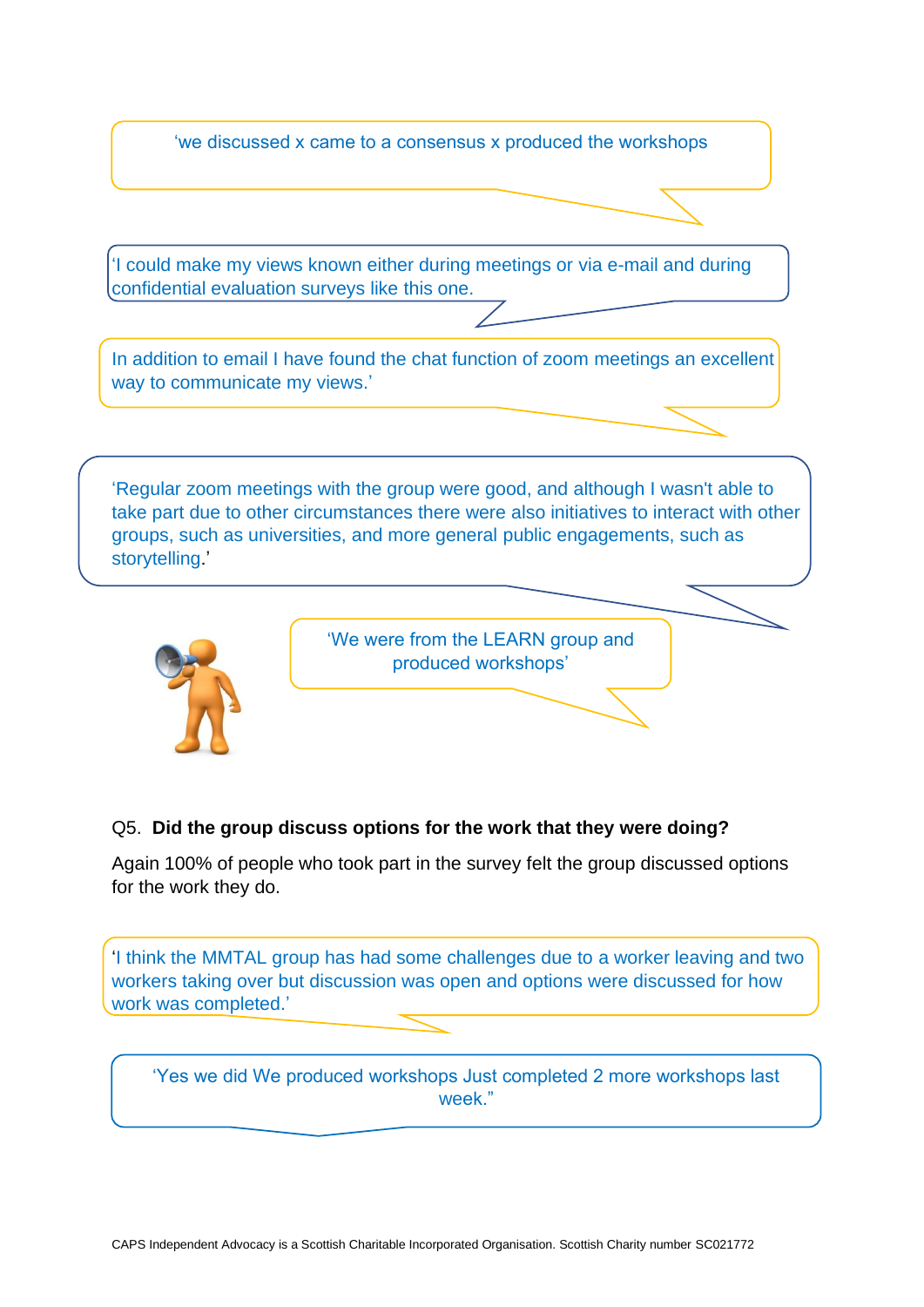'Lothian Voices always discuss options. I am impressed by this'

'The facilitator has been very flexible and I have been able to be experimental in my approach to the material I use in workshops.'

'Yes, we always discuss options - what people want to do, feasibility and whether people want to change ideas to suit them. I feel CAPS would certainly consider everyone's ideas.'

'Options for the type of work we would like to do, and how best to engage with other groups, were discussed, and both were very useful.'

## Q6. **Has being involved with the Collective Advocacy group given you a way to challenge power imbalances?**

79% of people felt that being involved had given them a way of challenging power imbalances, however (21%) were uncertain. Some examples given on ways people had the opportunity to challenge power imbalances were around attendance at the Scottish Cross Parliamentary Group for Mental Health, work groups had been undertaking -such as leaflet writing and Out of Sight Out of Mind exhibition and the Mad Studies course at Queen Margaret University:

'I think that by designing the leaflet for MMTAL and by thinking about the training we can give people using services more of an awareness of how to make their voice heard.'

'It depends on the issue!'

'Don't think so but it helps to suggest some other groups or other info during discussions."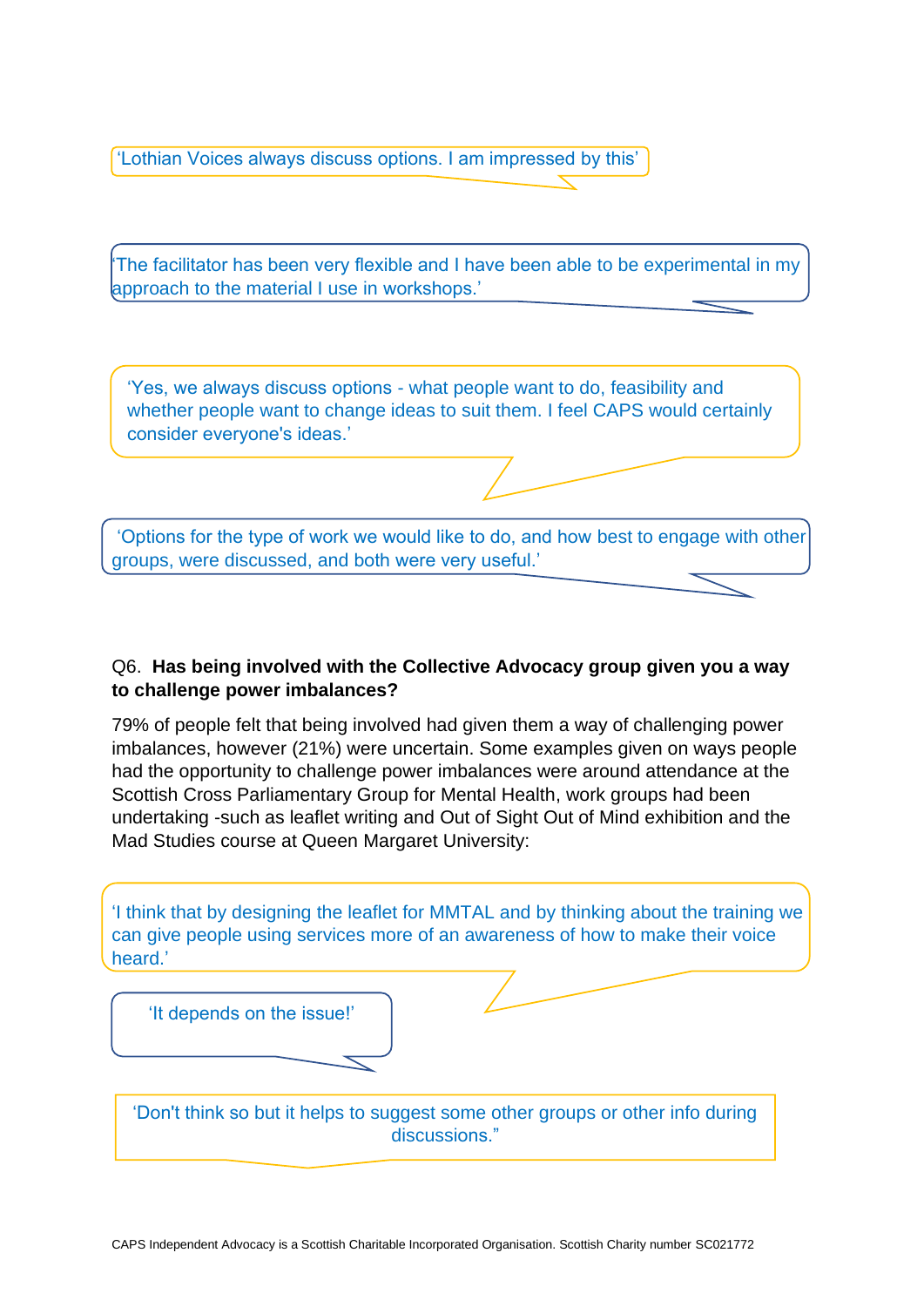'Lothian Voices go to the Cross Party Group at the Parliament. We are treated as equals by them.'

'I was overwhelmed when I was invited to speak at the Cross Party Group on the back of something I'd put in chat. Little simple me had the chance to speak truth to power.

'Regular engagement with others with experiences of psychosis has enabled me to better understand similarities and differences among us. Attendance at QMU Mad Studies course educated me in some key areas to challenge power imbalances, ability to exhibit at OOSOOM, improved structure and support in my day today activities, learning more about peer work and how others approach it, were all useful.'

## Q7. **Is it easier to raise a shared issue as part of a Collective Advocacy Group, than as an individual?**

72 % of people felt that it was easier to raise an issue with the remainder (28%) uncertain. People commented that they valued the peer support gained indirectly from being involved in CAPS projects and that sharing experiences with others helped them to feel less alone and that being involved felt validating. It was also commented that being part of a collective advocacy group does give you more power to change systems. However. it was noted that this can depend on the issue and that sometimes individual advocacy is more suitable relating to specific individual issues.

'I think individual advocacy is vital for issues relating to treatment and other specifics but in order to change systems being part of a collective has more power.'

'Lothian Voices is all about this.'

'It's so wonderful to discover shared experiences and shared views with other people. It gives you a sense of not being alone with your issues.'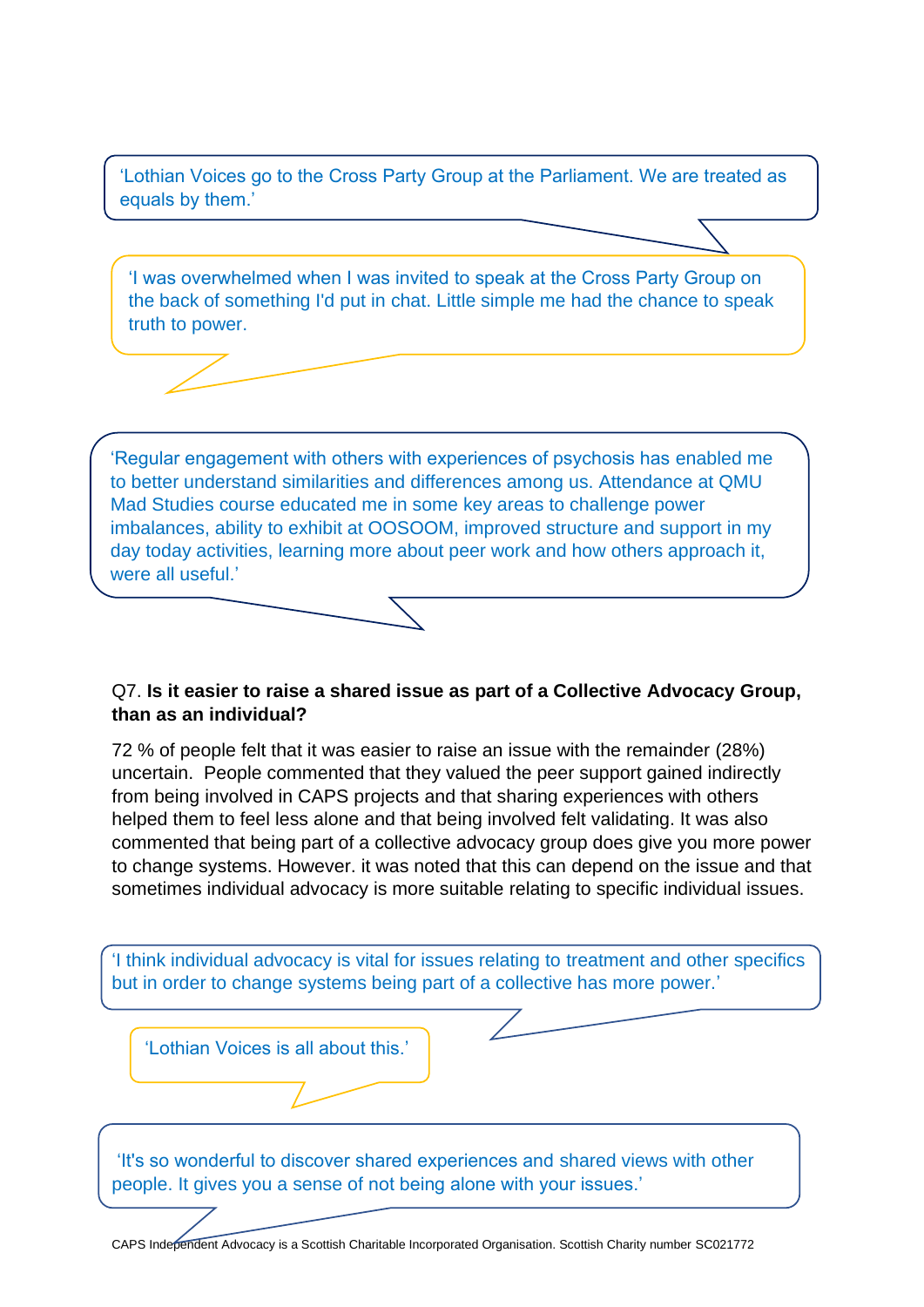'Yes, with shared experience you feel more justified to raise an issue;

'It is important for obtaining feedback and consolidating my opinion and position before sharing it with wider society.'

Q8. **As a result of being involved do you feel better informed? For example, have you found out any new information, about your rights, or anything else? Would you like to give any examples and/or say anything else about this?**

Again 85% of people responded that they had felt better informed but 15% were uncertain. May people commented about learning about other groups being helpful learning from the lived experience of others, working in a peer way, learning more about rights and challenging the system.

Introduction to Mad Studies at QMU was very helpful. Also, interactions with CAPS staff involved in academic work in the area of mental health rights, the Scottish

'I am more aware of networks around personality disorder and the work CAPS is doing to challenge stigma.'

'I've learnt so much from my peers and from facilitators it's unbelievable. I have found out a lot about my rights but also a lot about gaps and cracks in the system which means I could face being in hospital much better in the future.'

'I have learned a lot about other people's experiences, I now see that there are many differences and similarities between my experience and others - this reassures you (not the only one) and also opens up your mind to how different it can be for others.'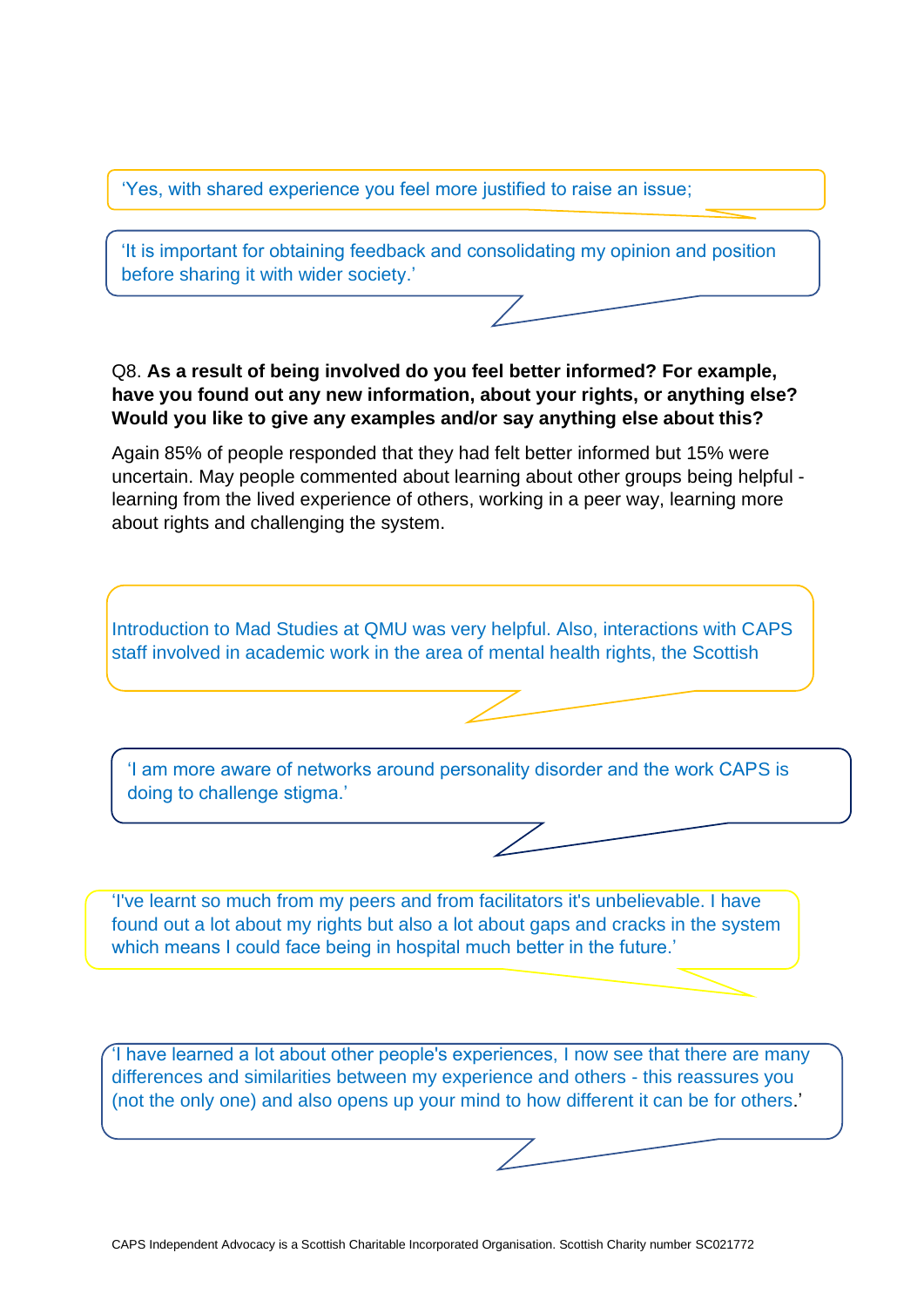



Q9. **Did you experience additional benefits to being involved with CAPS Collective Advocacy? For example, increased confidence, new experiences, learning a new skill, forming new relationships, feeling less isolated, and anything else which has been a benefit?**

Everyone (100%) that took part agreed that they had experienced additional benefits to being involved. People spoke about learning transferable skills such as increased confidence and public speaking that they had used in other contexts such as the workplace. People also commented on the strong friendship they had developed through involvement with CAPS.

'All of the above. My involvement with CAPS was also an important factor in my forming a relationship with people at the Critical and Ethical Mental Health group at Adelaide University.'

'More confidence talking about my experience and it is nice meeting new people with similar experiences.'

'All of these - I feel much more confident about my illness. I feel I can cope much better. Zoom has given me an incredible arrangement of new experiences. Having taken part in workshops and storytelling I can definitely testify to having obtained new skills. As for new relationships and feeling less isolated I have made some fabulous new friendships with people I really care about and with whom I can openly share my feelings. May I add that one advantage of zoom meetings has been that I haven't heard malevolent voices which are present in being in the world outside and in physical meetings.

> 'new experiences, learning new skills, feeling less isolated'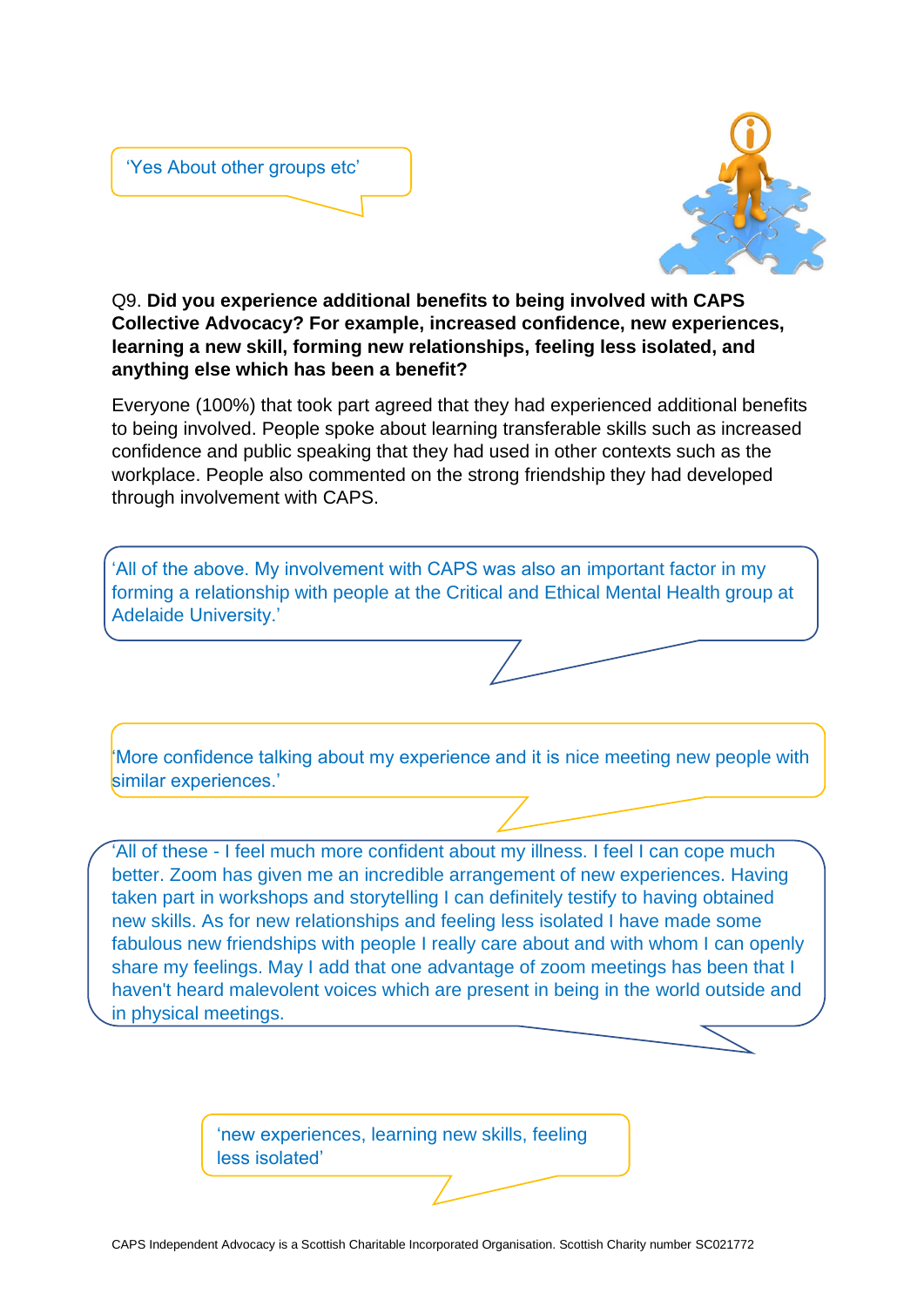'I have found attending meetings improves my own mental health. I have also learned from my fellow volunteers and from the skills of the facilitators …Being part of the group has also helped me professionally. I work in mental health and my experiences in the group have led me to challenge some of my own assumptions and habits when at work.'

I definitely experienced increased confidence. When I was furloughed for a very long time I was worried about losing the ability to communicate due to being isolated for so long and having my professional development stunted, however, CAPS helped me find an avenue to build my confidence with public speaking and grow new business skills which helped when I returned to work. I also felt more comfortable navigating difficult conversations in the workplace having been challenged to tackle difficult conversations relating to mental health and human rights at CAPS.

Felt less isolated because of meetings weekly during 'lockdown' Formed new 'virtual' relationships'

'During the past 18 months CAPS has been a god send in that it has banished isolation for me'

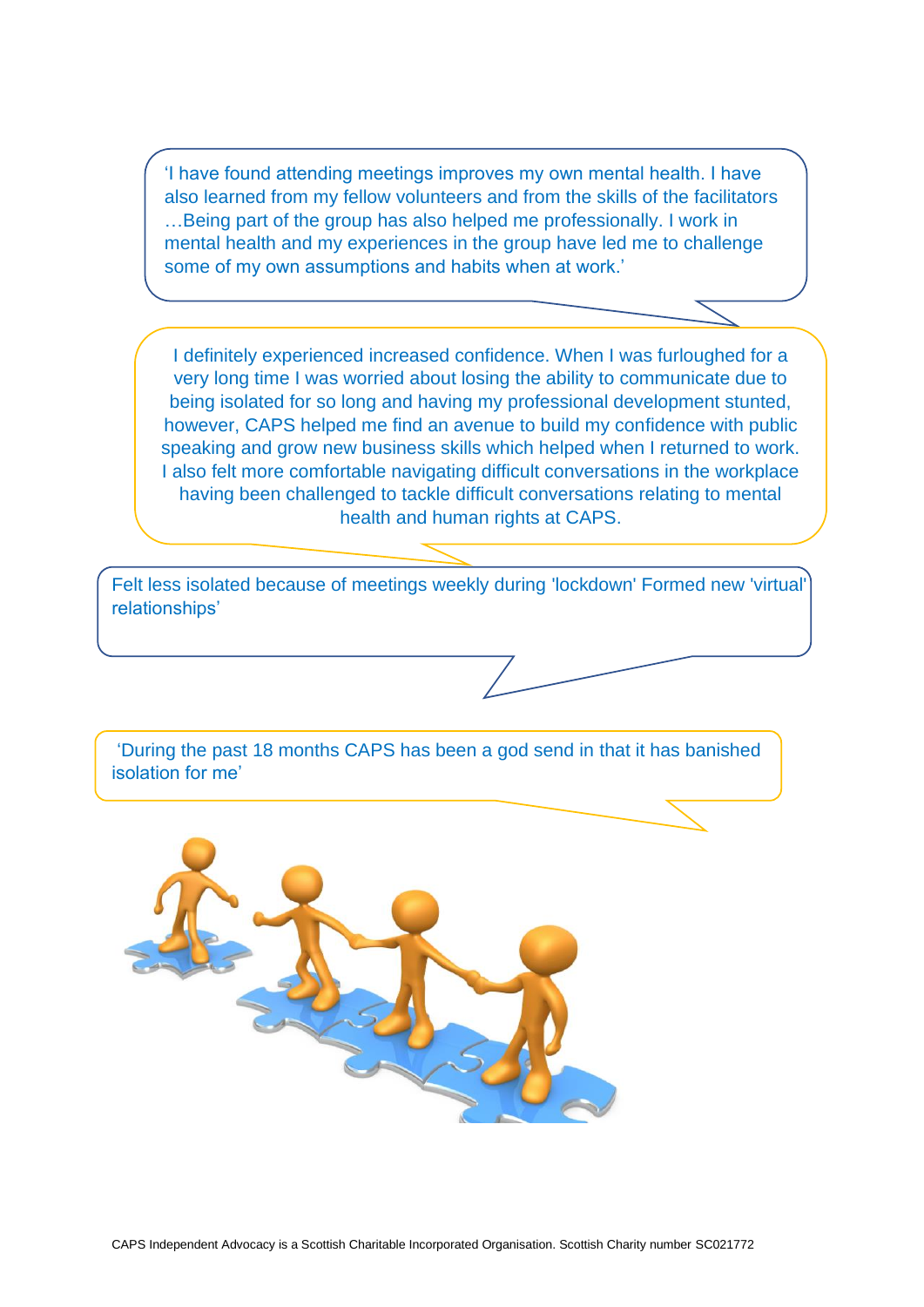## Q10. **Do you have any suggestions on how CAPS Collective Advocacy can be developed?**

Main areas for development seemed to be around developing awareness around human rights and increasing diversity amongst members /participants.

''I'm looking forward to seeing the new website and other work to promote CAPS and Human Rights from the BAME and LQBTQ+ communication worker as I think this will introduce new diverse members.'

> 'I know people consider physical meetings preferable to zoom but I think there are some advantages to zoom.'

'More of the same, please. I think the idea of developing the website is a good one.'



Q11. **Is there anything else you would like to say about Collective Advocacy at CAPS Independent Advocacy?**

'It's just a great organization to be involved with and they really take the time to listen and learn about you so that they can align the opportunities available to your specific interests.'